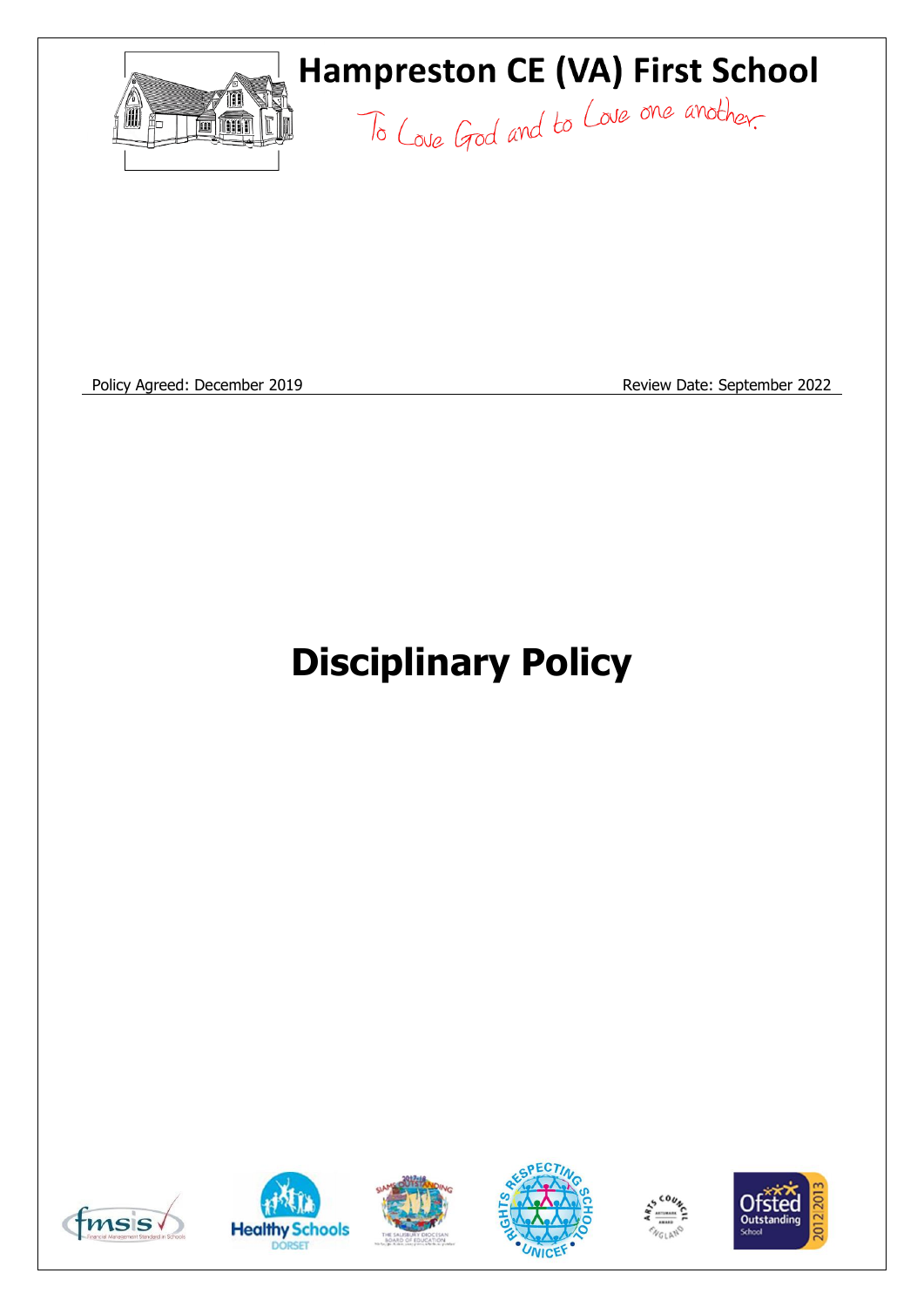To be read in conjunction with the disciplinary procedure and guidance documents.

# **1. Introduction**

1.1. The school values good standards of conduct and expects all employees to adhere to all school's standards, including the code of conduct and additionally for teachers, Teachers Standards\*. This disciplinary policy will be applied when an employee's conduct is alleged to have fallen below the required standards.

1.2. This policy is based upon the ACAS code of practice, incorporates relevant legislation and should be read in conjunction with the disciplinary procedure and guidance documents. It has been agreed following consultation with recognised trade unions, has been adopted by the Governing Body and forms part of the employment contract.

## **2. Purpose**

2.1 This policy aims to support and encourage all employees to maintain the required standards of conduct and to ensure misconduct is addressed. It provides a consistent and fair approach to dealing with discipline issues, taking account of the principles of natural justice. It is not, however, intended to replace or restrict the normal day to day management and supervision of employees.

## **3. Scope**

3.1. This document applies to all employees of the school except support staff within their period of probationary service (see probationary policy).

3.2. Any alleged misconduct which falls within the scope of the management of allegations policy requires the school to comply with additional child protection requirements as set out in that policy.

# **3.3. Criminal offences outside of work**

3.3.1. If an employee is charged or convicted of a criminal offence outside of work this will not necessarily be considered as a reason for disciplinary action in itself; consideration will be given to the facts of the case, relevance and effect of the charge/conviction on the employee's position.

3.3.2. Any disciplinary process may be put on hold, or may take place simultaneously to or proceed ahead of the outcome of any external process, where it is reasonable to do so and would not prejudice an external case. It is not always necessary to await the outcome of any court hearing before deciding on disciplinary action.

# **3.4 Action against Trade Union representatives**

3.4.1 The normal standards of conduct are expected of an employee representative of a recognised Trade Union/Professional Association. The normal disciplinary procedure will apply. However, disciplinary action will not be taken against such officials until the circumstances of the case have been discussed with the full-time representative or branch official of the Union/Association concerned.

\* Teachers standards defined in Annex 1 School Teachers Pay and Conditions Document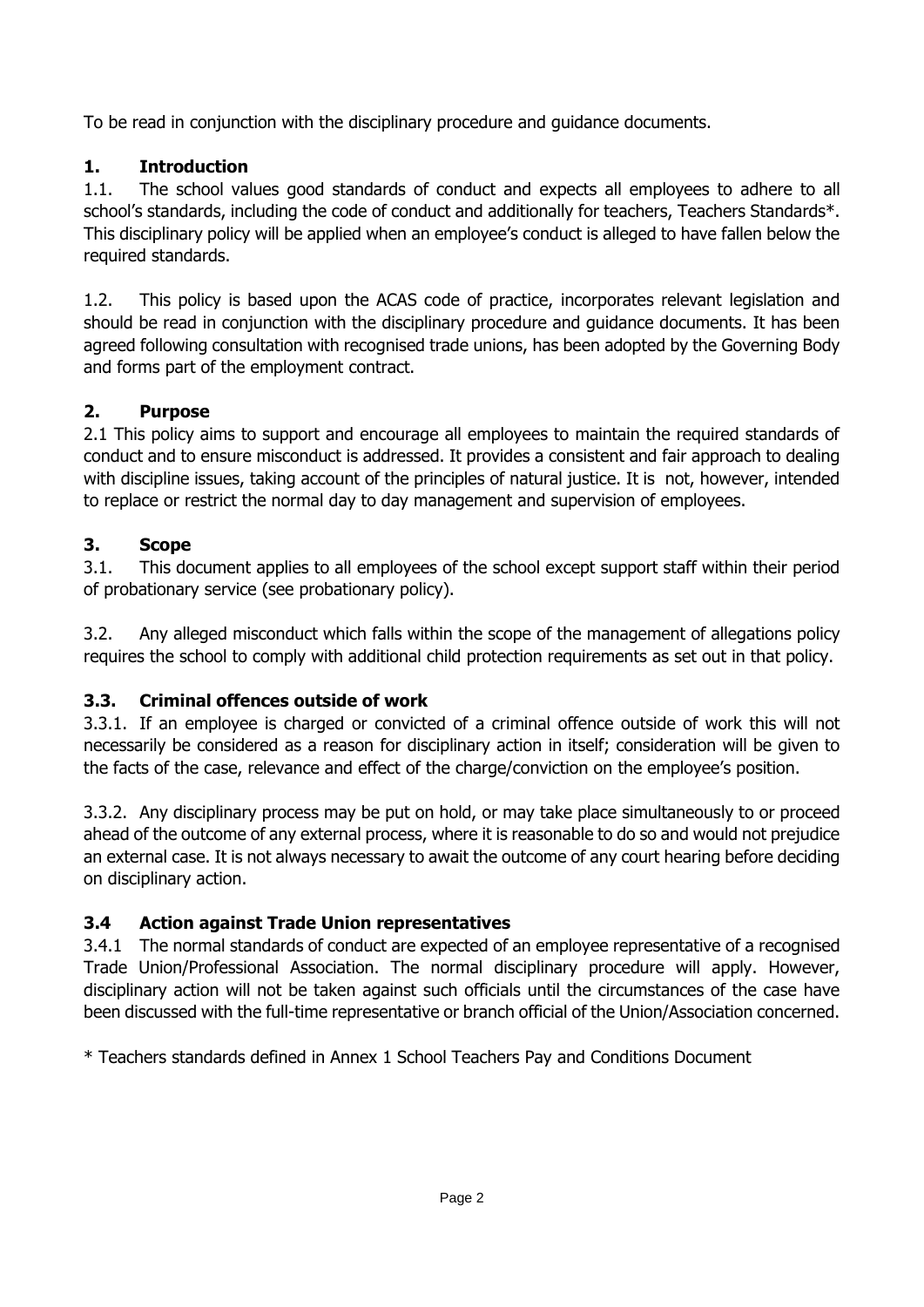## **4. Responsibilities**

#### **4.1 Manager**

4.1.1. Ensure all employees are aware of the disciplinary policy, required standards and the consequences of breaching them

4.1.2. Deal with disciplinary matters as promptly and reasonably as possible

4.1.3. Act consistently and fairly

4.1.4. Ensure any necessary investigations are carried out to establish the facts of the case

4.1.5. Ensure employees are informed of the basis of the problem and provide an opportunity to respond before any decisions are made.

#### **4.2. Employee**

4.2.1 Ensure they are aware of and maintain required standards

4.2.2 Arrange their own representation, including making any information available to their representative and arrange their own witnesses

4.2.3 Should not unreasonably delay the process.

#### **5. Definition**

5.1. Misconduct: Conduct by an employee falling short of the school's standards. A non-exhaustive list of examples is at appendix A indicating how seriously offences are normally regarded; offences will be considered more serious if repeated.

5.2. Gross misconduct: Considered to be conduct falling so far below the standards required that it can be regarded as a fundamental breach of contract. Such acts or omissions can lead to a summary dismissal for a first offence. A non-exhaustive list of examples is at appendix A.

## **6. Key principles**

6.1. The Governing Body and Head teacher are responsible for the overall management of standards in the school/academy.

6.2. All disciplinary matters will be treated with confidentiality. Any breaches of confidentiality relating to disciplinary issues will be treated as disciplinary allegations in their own right.

6.3. The school recognises that involvement in the disciplinary process can be difficult and will make every effort to deal with issues without undue delay and will make staff aware of support available.

6.4. At all stages employees will be encouraged to contact their trade union representatives for advice. Employees have the right to be accompanied at formal disciplinary meetings (except the Initial Meeting) by a trade union representative or work colleague, but not by a practising lawyer.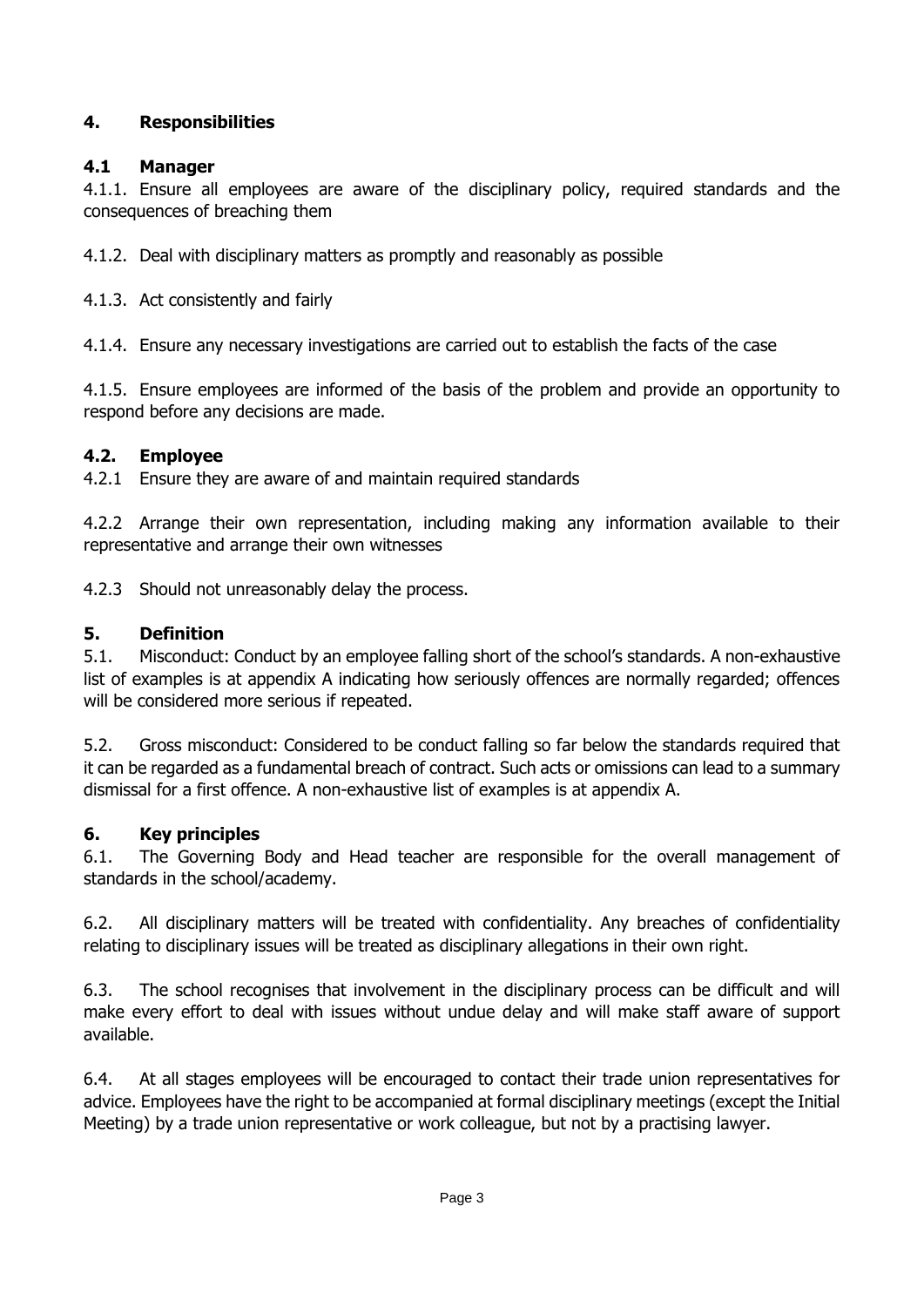6.5. Where appropriate, issues will be addressed on an informal basis, except for more serious allegations or where previous informal warnings/advice has been ineffective.

6.6. At every stage, employees will be made aware of the nature of the allegations made against them and have an opportunity to state their case before any decisions are made. No formal disciplinary action will be taken before the case has been fully investigated and a hearing taken place. Employees will be provided with evidence prior to a hearing.

6.7. The panel at any hearing or appeal will have had no prior involvement or conflict of interest.

6.8. Decisions will be taken only by those with the authority to do so and the scheme of delegated authority is at appendix B.

6.9. Outcomes will reflect what is reasonable, based on the balance of probability and taking into account the seriousness of the allegation/s, circumstances (including mitigations), impact on the school/academy, any precedents and the employee's record of employment (including any current warnings on record).

6.10. Employees will not usually be dismissed for a first disciplinary offence, except in cases of gross misconduct.

6.11. Employees have the right of appeal against any formal disciplinary action

#### **7. Suspension**

7.1 Suspension from duty on full pay may be necessary at any time in serious cases, where it would be detrimental to allow employees to remain at work pending completion of an investigation/disciplinary hearing, either due to the potential risk to the employee, pupils, colleagues, others, or to the investigation. Suspension is not automatic and consideration will be given to alternatives.

7.2 The period of suspension will be as short as possible and reviewed regularly.

7.3 Suspension is a neutral act and is not a disciplinary sanction.

#### **8. Management leave**

8.1 In some cases, where urgent action is required, it may be necessary for an employee to take a short period of management leave on full pay ahead of any decision on how to proceed, including whether it is appropriate to suspend.

8.2 This is a neutral act and not a disciplinary sanction. It is not recorded as suspension or annual leave.

## **9. Records**

9.1 Accurate records should be made at all stages and held in accordance with Data Protection requirements. Summary notes will be taken of all disciplinary meetings/hearings and the employee will be provided with a copy.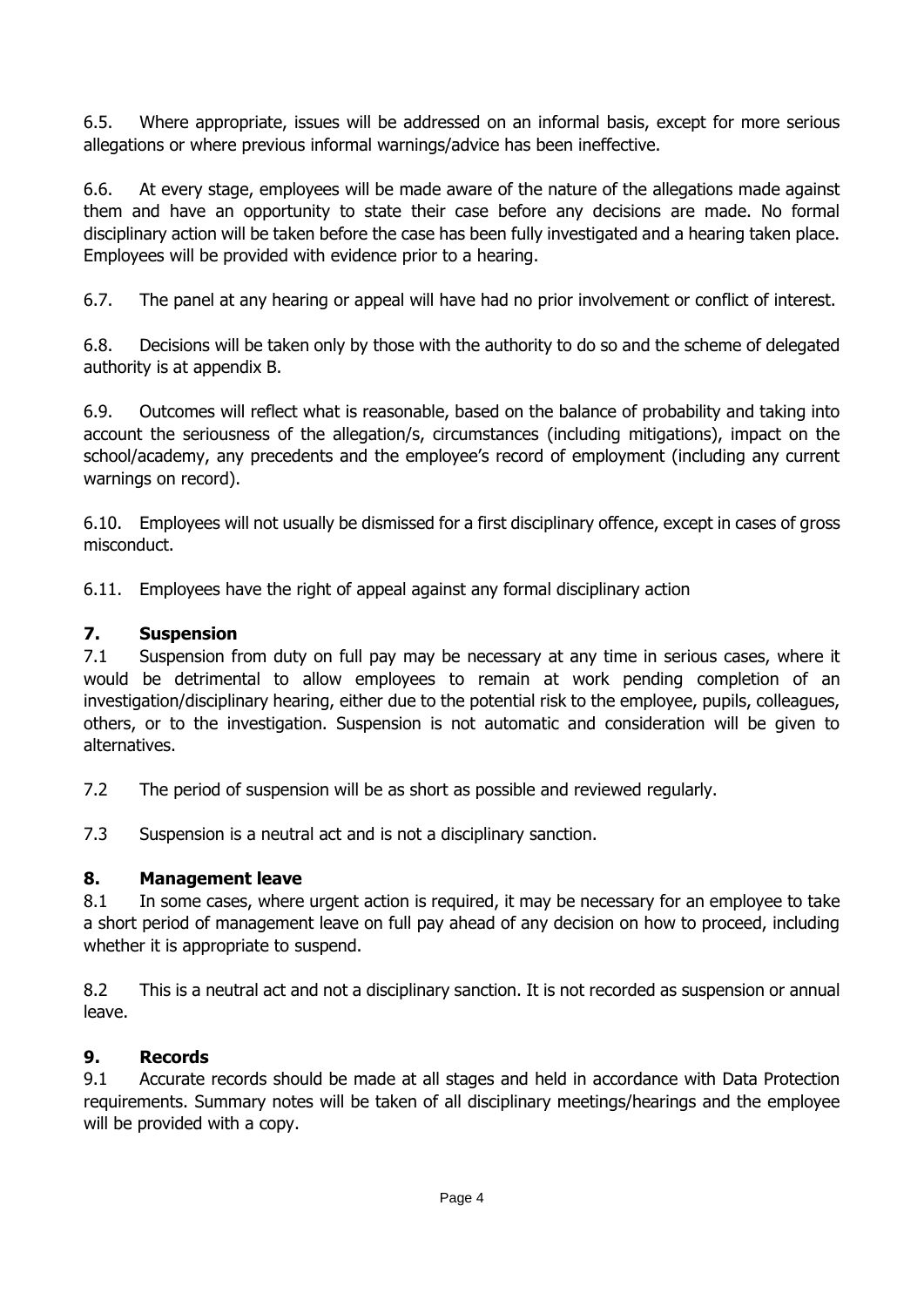9.2 Recording of meetings using audio/video equipment will not be permitted usually, unless there are exceptional reasons and subject to prior agreement of all parties.

9.3 The school will notify the relevant authorities eg DBS, NCTL when an employee is dismissed for misconduct or resigns in cases where they would have been dismissed/dismissal considered for misconduct otherwise.

## **10. Equality**

10.1 The disciplinary policy and procedure will be applied in accordance with the school's equality policy to ensure employees are not discriminated against. Reasonable adjustments will be considered where appropriate.

## **11. Link to other policies/procedures**

11.1 If a grievance is raised during the disciplinary process, consideration will be given to whether it will be treated separately under the dispute resolution procedure. Where it is linked to the disciplinary issues it may be considered alongside the disciplinary process – see disciplinary procedure

11.2 Matters of capability will be dealt with under the capability policy or medical incapability, in accordance with the attendance management policy.

11.3 If an employee resigns and a formal disciplinary process has been initiated, the process may continue at the manager's discretion. The position will be reflected in any subsequent reference request/referral to relevant authorities.

11.4 A list of policies/procedures linked to the disciplinary policy can be found at appendix C and should be read in conjunction with this policy.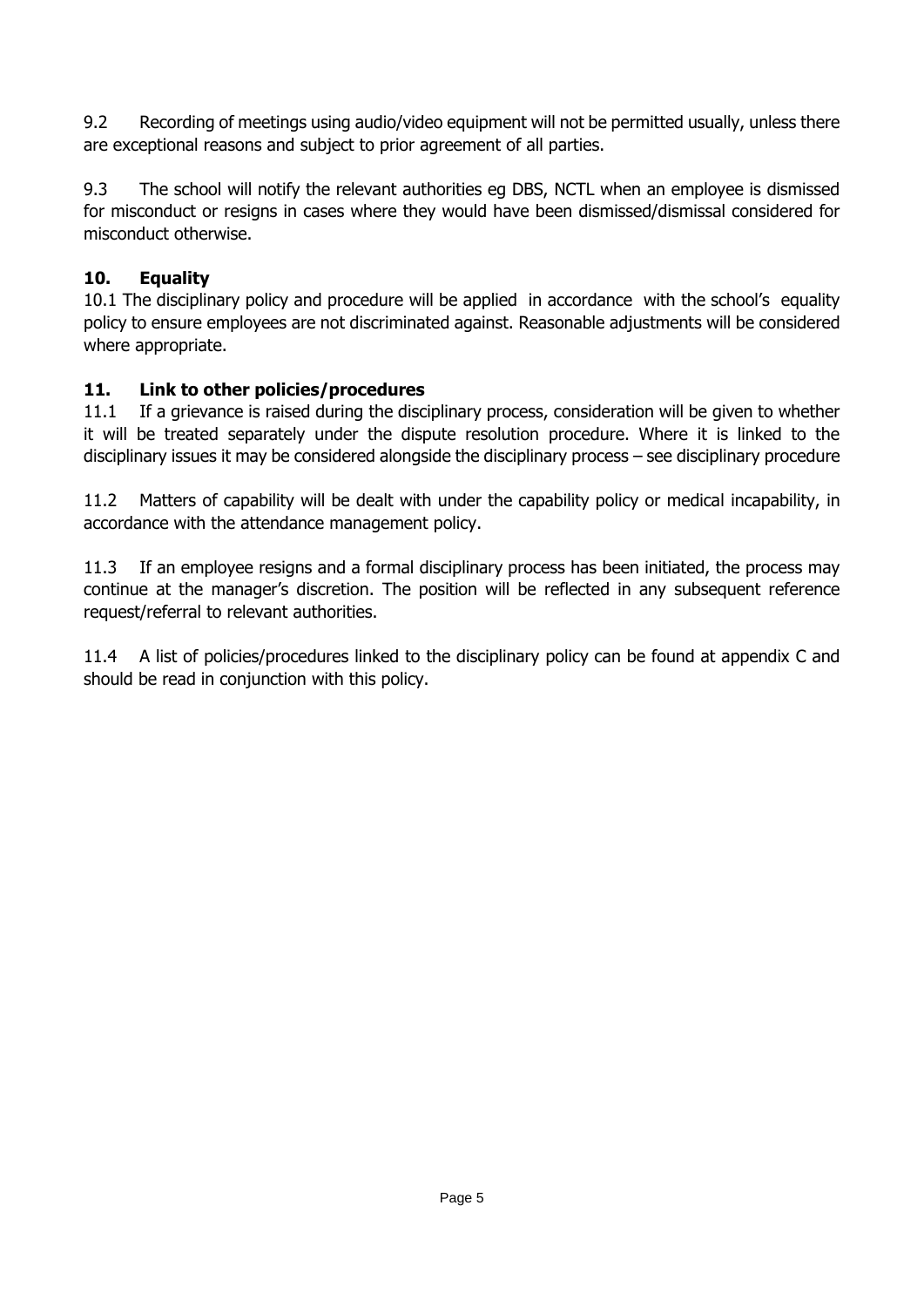## **Appendix A – Examples of misconduct and gross misconduct**

The Head teacher and/or Governing body will need to use sound judgement, with the advice of their HR Advisor as appropriate, to determine whether an act or omission constitutes misconduct or gross misconduct.

#### **Misconduct**

Ordinary misconduct is defined as behaviour or action that warrants disciplinary action (rather than dismissal) where it is a first offence. The following sets out examples of misconduct which are likely to lead to formal action being taken under the disciplinary procedure although it should not be regarded as exhaustive (in some instances, items listed under misconduct may be of such an extreme nature to amount to gross misconduct):-

- a) Failure to comply with a reasonable management instruction;
- b) Act(s) of minor insubordination;
- c) Failure to observe the local authority's and/or school's standing orders, financial or other operational regulations;
- d) Failure to observe local authority/school policies;
- e) Disregard of specific departmental rules and working procedures;
- f) Negligence in the performance of duties;
- g) Failure to provide a duty of care in the performance of role;
- h) Breach of Health & Safety rules and requirements including any act or omission;
- i) Poor-time keeping;
- j) Unjustifiable absence from work;
- k) Misuse of school property and equipment including misuse of email, fax or internet facilities;
- l) Failure to follow the school's sickness notification procedures and certification requirements;
- m) Inappropriate actions during a period of sick leave likely to inhibit recovery or a return to health;
- n) Improper use/disclosure of information obtained in the school's employment;
- o) Abusive or inappropriate behaviour toward pupils, parents, fellow employees or members of the public;
- p) Minor acts considered contrary to the safeguarding of children;
- q) Acts in breach of a teacher's professional duties.
- r) Failure to report female genital mutilation in accordance with 'mandatory reporting of female genital mutilation'
- s) Failure to fulfil duties in relation to the 'prevent duty' including failure to refer to the Channel programme or undertake 'prevent' awareness training.
- t) Acts outside of working hours which are incompatible or inconsistent with their duties to the school or which are likely to bring discredit upon or lead to loss of confidence by the school.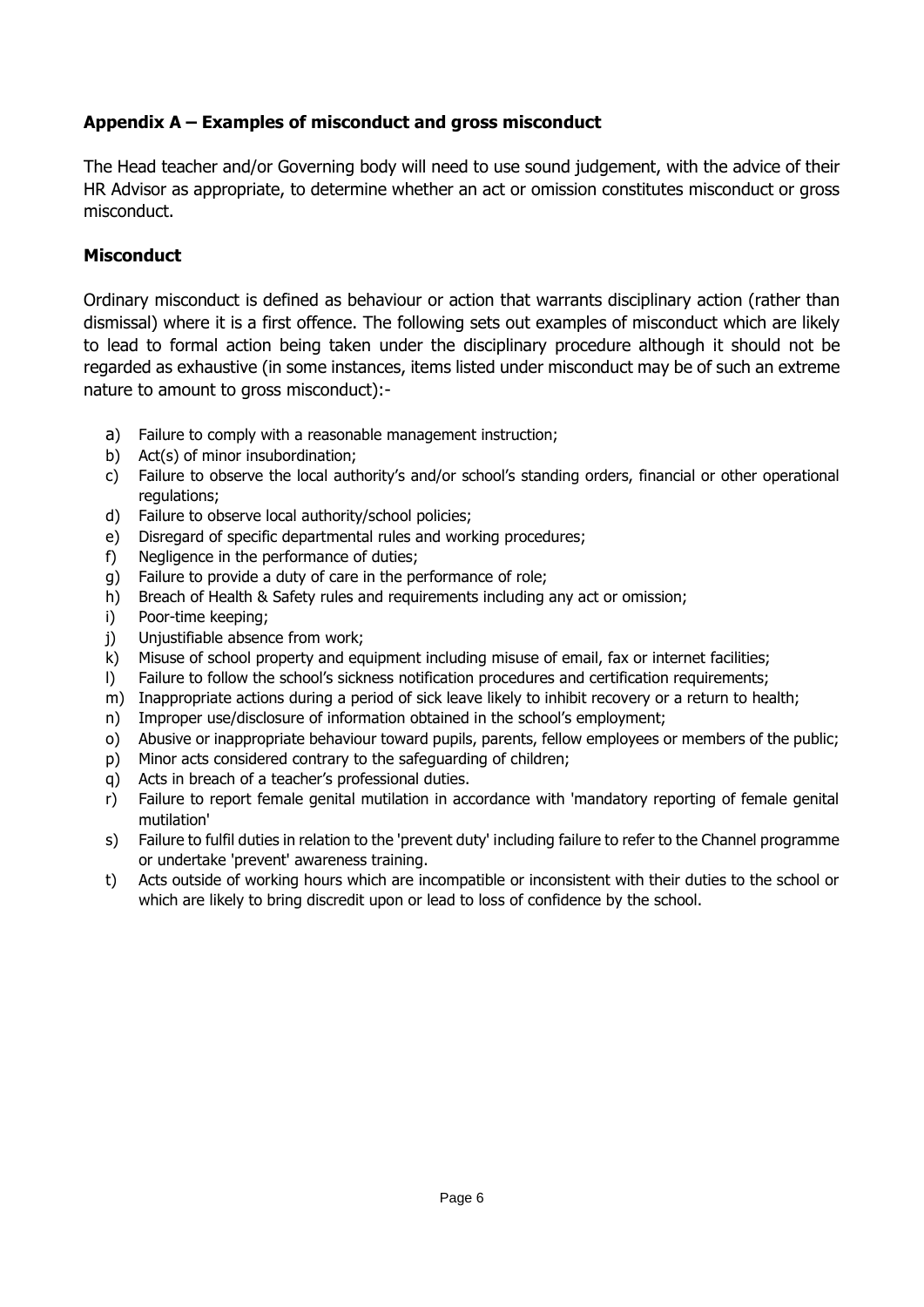#### **Gross misconduct**

Gross misconduct is considered to be conduct or behaviour that may be considered as a fundamental breach of contract. Only acts of gross misconduct will lead to a dismissal for a first offence. Again, it is not possible to define all acts which could be classified as gross misconduct, for the disciplinary action taken by the school and the penalty applied will ultimately be determined by the circumstances of the incident. In general, the following types of offences are deemed to constitute gross misconduct and are likely to lead to dismissal without notice, or pay in lieu of notice:-

- a) Serious acts of insubordination;
- b) Serious breaches of financial regulations or other operational regulations;
- c) Gross negligence in the performance of duties;
- d) Theft or attempted theft from the school, its employees or members of the public or other acts of dishonesty;
- e) Dishonest or improper use of information obtained in the local authority's and/or school's employment;
- f) Serious breach of duty regarding disclosure of confidential information;
- g) Serious breach of safe working practices and health and safety rules which endangers the health and safety of an individual, other employees, or members of the public and/or exposes the local authority/school to claims against it;
- h) Serious breach or failure to provide safe working environment for children and young people;
- i) Being under the influence of drugs or alcohol on school premises for other than medical reasons in circumstances where it could constitute a health and safety hazard or where it would be in breach of a position or responsibility and trust;
- j) Buying, selling or offering drugs on school premises;
- k) Offering alcohol to pupils;
- l) Fraud;
- m) Falsification of information, for example, exam results, qualifications or other relevant personal details in seeking and obtaining employment or promotion; information contained in time sheets, overtime claims, invoices, accounts, records or medical certificates;
- n) Violent, offensive, abusive, neglectful or indecent behaviour;
- o) Bullying, harassment or victimisation;
- p) Unlawful acts of discrimination within the workplace on the grounds of race, sex, sexual orientation, age, disability, religious belief or trade union membership;
- q) Unauthorised removal of and/or serious misuse of and/or deliberate damage to local authority/school property and equipment including misuse of email, fax or internet facilities;
- r) Improper use or attempted use of an employee's official position for their own private advantage or for the private advantage of some other person or third party;
- s) Serious acts outside of working hours which are incompatible or inconsistent with their duties to the school or which are likely to bring discredit upon or lead to loss of confidence by the school;
- t) A serious breach of the school's policies relating to the use of information technology;
- u) Conduct that is seriously contrary to the school's code of conduct for employees;
- v) Criminal offences and cautions outside of work, including reprimands, final warnings or penalty notices (see section 5 - criminal offences and cautions outside of work);
- w) Acts considered to be seriously contrary to the safeguarding of children;
- x) Failure to register with the Independent Safeguarding Authority;
- y) Serious failure to report female genital mutilation in accordance with 'mandatory reporting of female genital mutilation'
- z) Serious failure to fulfil duties in relation to the 'prevent duty' including failure to refer to the Channel programme or undertake 'prevent' awareness training.
- aa) Any other action(s) which fundamentally breach the relationship of trust and confidence which exists between the school and employee.
- bb) Aiding and abetting any of the above;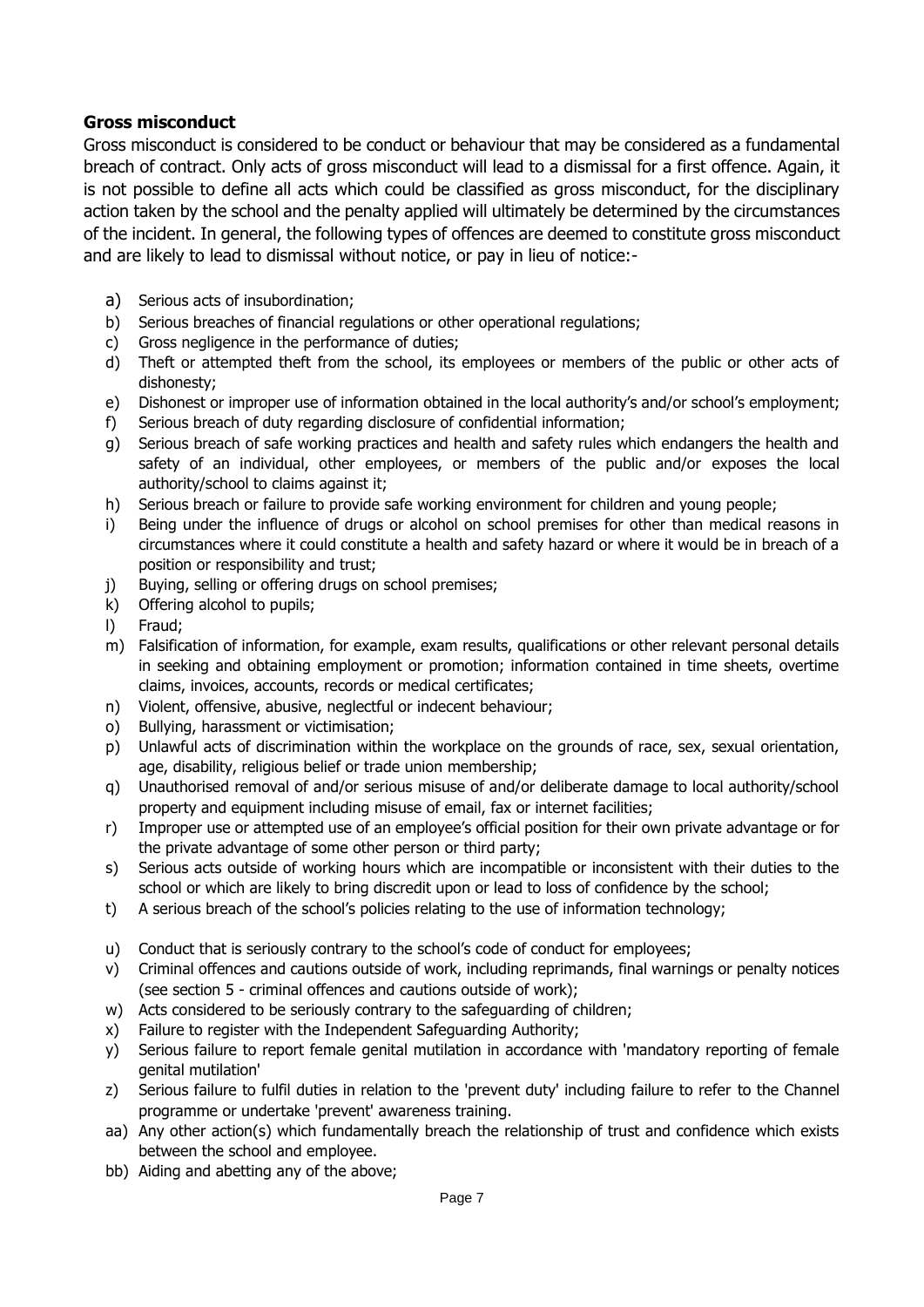## **Appendix B**

Scheme of delegation - <Hampreston CE (VA) First School> Authority to act under the formal procedure (minimum level of authority)

| <b>Action/role</b>                                                                                                           | <b>For action</b><br>against all<br>employees<br>(except<br>HT/EHT) | <b>For action</b><br>against Head<br>teacher/Head of<br><b>School</b> | <b>For action</b><br>against<br><b>Executive</b><br><b>Head teacher</b> |
|------------------------------------------------------------------------------------------------------------------------------|---------------------------------------------------------------------|-----------------------------------------------------------------------|-------------------------------------------------------------------------|
| <b>Suspension</b>                                                                                                            |                                                                     |                                                                       |                                                                         |
| <b>Lifting suspension</b>                                                                                                    |                                                                     |                                                                       |                                                                         |
| <b>Investigating Officer</b>                                                                                                 |                                                                     |                                                                       |                                                                         |
| <b>Presenting Officer</b><br>i.e. determine case to answer &<br>present management case at<br>hearing                        |                                                                     |                                                                       |                                                                         |
| <b>Presiding Officer</b><br>i.e. hear case at hearing (except<br>cases of gross misconduct or live<br>final written warning) |                                                                     |                                                                       |                                                                         |
| <b>Presiding Officer</b><br>i.e. hear case at hearing (in<br>cases of gross misconduct or<br>live final written warning)     |                                                                     |                                                                       |                                                                         |
| <b>Presiding Officer</b><br>(Appeal)<br>i.e. hear appeal (except<br>dismissal cases)                                         |                                                                     |                                                                       |                                                                         |
| <b>Presiding Officer</b><br>(Appeal)<br>i.e. hear appeal (in cases of<br>dismissal)                                          |                                                                     |                                                                       |                                                                         |

Date reviewed: